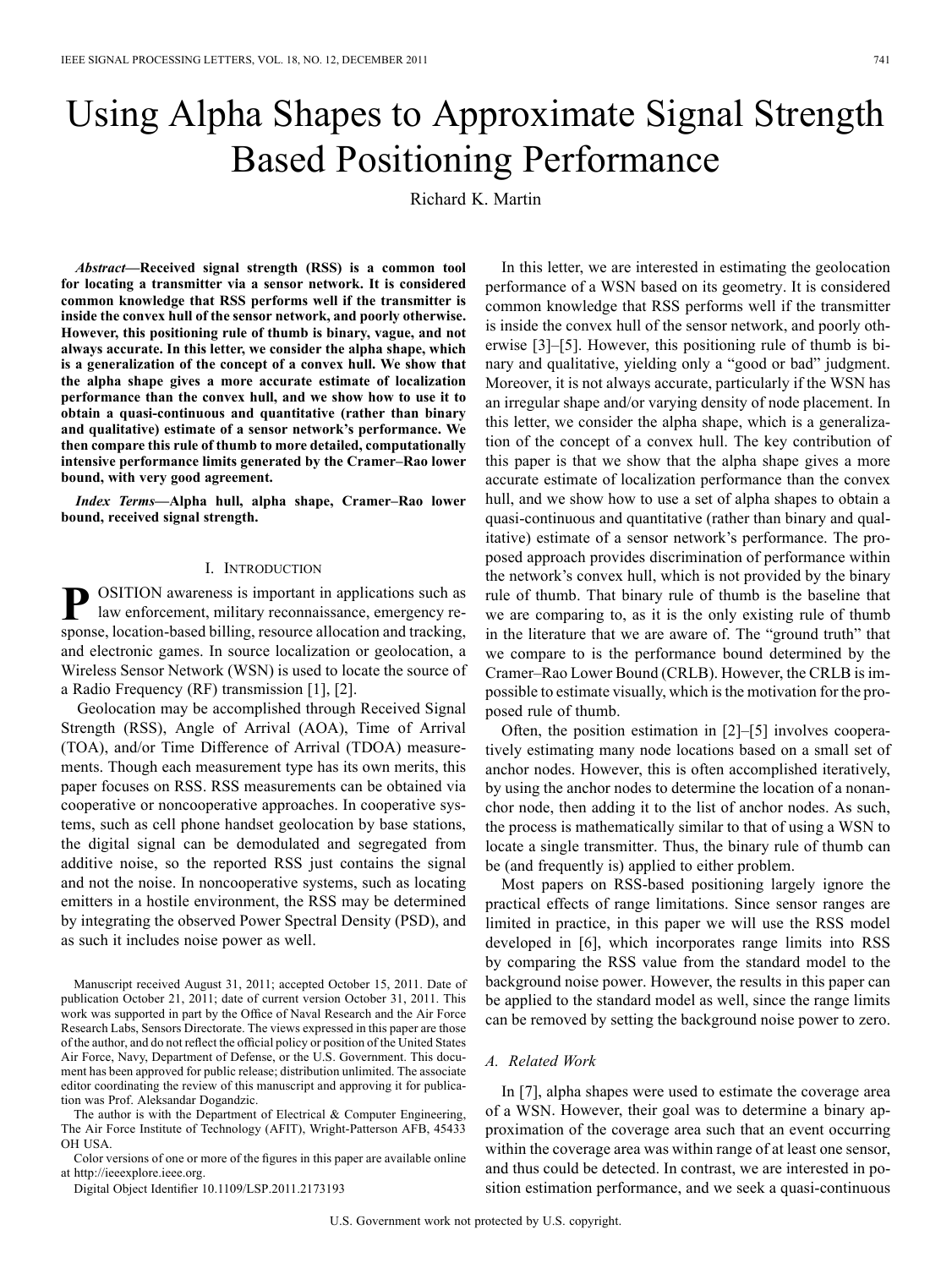(rather than binary) performance estimate. In [7], there was no discussion of how to choose the shape parameter  $\alpha$  (or even what value of  $\alpha$  was used in the simulations); whereas we relate the value of  $\alpha$  to the expected position error, to quantify the performance estimate. Moreover, [7] required all sensors to exchange local information and report to a central node before the coverage area is estimated, whereas our approach is strictly geometric. In [8], the WSN determined the alpha shape in a distributed fashion, which, coupled with our results, may enable a node to determine how important it is to the localization process.

Optimal receiver geometries were examined in [9]–[11]. The results therein can be used to determine the optimal geometries if the sensors can be placed at will. In contrast, our work focuses on quickly evaluating a geometry that may or may not be optimal. If there are constraints on where the sensors may be placed, the optimal geometry may not be achievable, and our results can be used to quickly suggest alternate geometries that still perform well.

*Notation:*  $(\cdot)^T$  denotes matrix transpose. Matrices and vectors are upper and lowercase boldface letters, respectively.

#### II. ALPHA SHAPES

Consider a set of points (known sensor positions in our case)  $S = \{(x_s, y_s), s = 1, 2, \ldots, N\}$ . The alpha shape of S is a uniquely defined region that approximates its intuitive "shape" [12], [13]. Formally, for negative real  $\alpha$ , the *alpha hull* is the intersection of closed complements of discs of radius  $R = -1/\alpha$ that each completely contain  $S$ . The *alpha shape* is the straight line graph formed by connecting points of  $S$  that are neighbors on the boundary of the alpha hull, essentially replacing concave arcs of the alpha hull by lines. An example is shown in Fig. 1. The alpha shape can be described qualitatively by rolling a hoop of radius  $R$  around the edges of the point cloud. If the hoop touches two points and there are no additional points in the hoop's interior, then the line segment containing the two points is on the boundary of the alpha shape.

*Definitions:* The *Delaunay triangulation* is the set of triangles (simplexes) with vertices in  $S$  such that no triangle's circumcircle contains any point in  $S$ ; the alpha shape is a subset of the Delaunay triangulation of  $S$ . The *alpha complex* is the set of all simplexes of the Delaunay triangulation that are in the interior of the alpha shape; this is actually the region that will be shaded in Section IV, and its boundary is the alpha shape. The *convex hull* of S is the smallest convex set containing  $S$ ; think of placing a rubber band around the points of  $S$ . The convex hull is equal to the alpha shape generated by  $R \to \infty$  (or any R greater than half the largest intra-point separation).

The alpha complex can be constructed by examining each simplex in the Delaunay triangulation and accepting or rejecting it per the conditions in [12]. Computationally, in two dimensions the Delaunay triangulation takes  $\mathcal{O}(N \log N)$  time, and its resulting size is  $\mathcal{O}(N)$ . Thus, computation of the alpha shape is  $\mathcal{O}(N \log N)$ . Moreover, if we are interested in a range of values of  $R$  (which is the case in this paper), the Delaunay triangulation only needs to be computed once, and only the  $\mathcal{O}(N)$  step of accepting or rejecting simplexes must be repeated for each choice of R. Furthermore, note that if  $R_1 < R_2$ , then the shape



Fig. 1. Example alpha shape computation in a WSN. The radius  $R$  for the green circles was 11 m. The blue dots are node locations and the red lines indicate the boundary of the alpha shape. Note the two "holes" within the shape where the sensor density is low.

of  $R_1$  is contained in that of  $R_2$ . Thus, by starting at a large R and working downwards, the set of simplexes for each  $R$  decreases continually, further limiting the complexity.

Since there are only a finite number of edge lengths in the Delaunay triangulation, the set of possible alpha shapes is discrete and finite. Thus, as we will see in Section IV, the use of alpha shapes for performance assessment is necessarily discrete in nature, but there are generally enough choices of  $R$  leading to distinct alpha shapes to provide a quasi-continuous performance assessment.

#### III. CRAMER–RAO LOWER BOUND

We will judge the geolocation performance of a WSN by its CRLB, which provides an algorithm-independent performance bound on the position estimation problem. The CRLB will be considered the "ground truth" performance assessment, which we want to approximate. The RSS model and associated CRLB are reviewed in this section. We then compute the CRLB for a uniform geometry in order to relate the  $R$  values of an alpha shape to an associated approximate position error, as a sort of calibration.

The transmitter is at an unknown position  $(x_0, y_0)$ , at a distance

$$
d_s = \sqrt{(x_s - x_0)^2 + (y_s - y_0)^2}
$$
 (1)

from sensor s. Before considering fading or background noise, the RSS is modeled by

$$
m_{o,s} = P_0 - \eta \overline{d}_s,\tag{2}
$$

$$
\overline{d}_s = 10 \log_{10} \left( \frac{d_s}{d_0} \right) \tag{3}
$$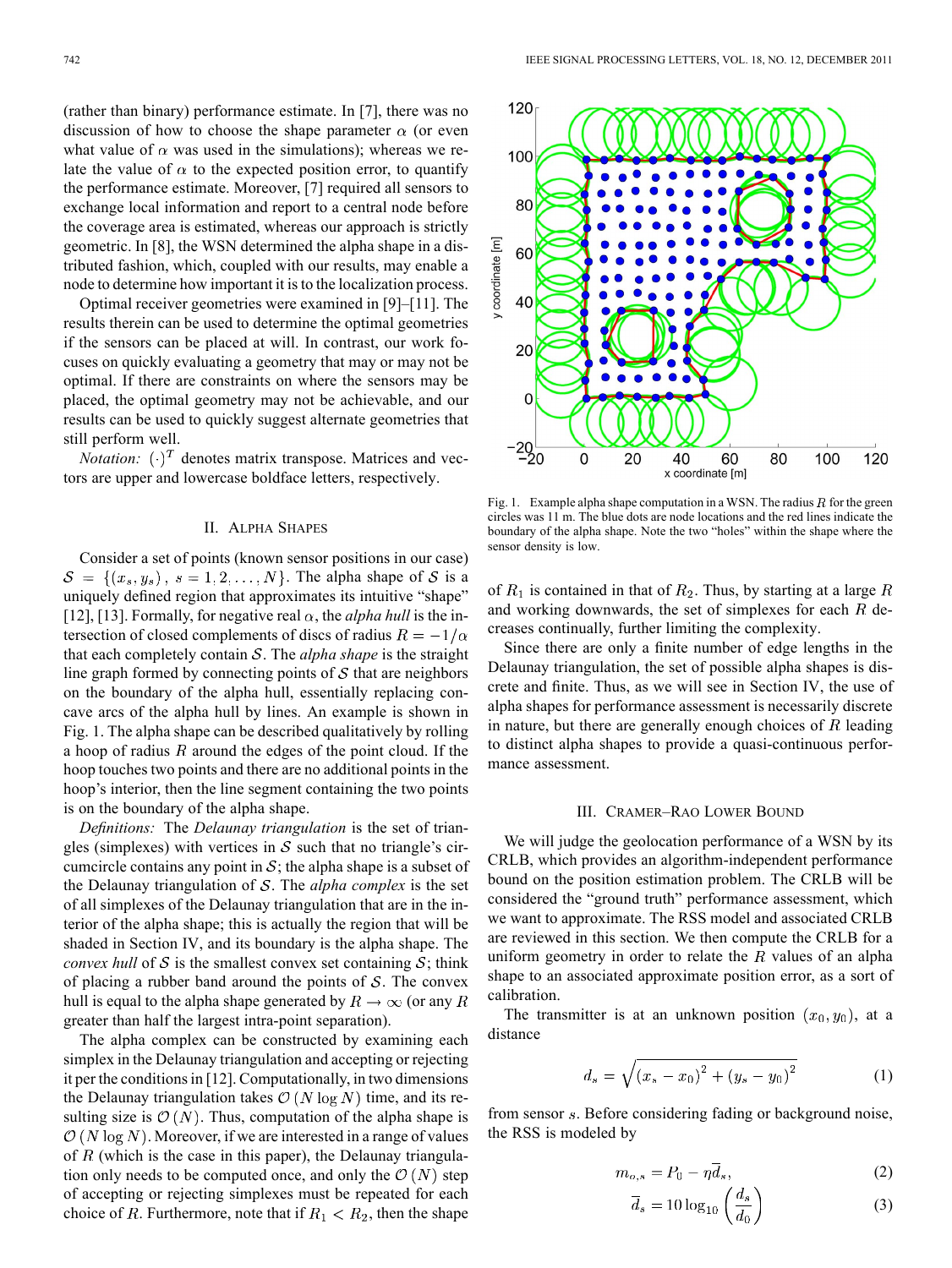(5)

where  $P_0$  is the transmitted power as measured at a short reference distance  $d_0$  (typically 1 m), and  $\eta$  is the path loss exponent (2 in free space, but as large as 4 in some environments). In [6], it was shown that if the RSS incorporates a background noise floor at a power level of  $\tau$  (in dB), the distribution of the RSS can be approximated as

$$
\mathbf{p} \sim \mathcal{N}\left(\mathbf{m}, \sigma^2 \mathbf{I}\right) \tag{4}
$$

$$
m_s = 10\log_{10}\left(10^{m_{o,s}/10} + 10^{7/10}\right)
$$

where  $\sigma$  is the fading standard deviation in dB.

Often, the parameters  $P_0$  and  $\eta$  are unknown, so the vector of unknowns is  $\mathbf{z} = [x_0, y_0, P_0, \eta]^T$ . The 4  $\times$  4 CRLB is

$$
\mathbf{J} = \frac{1}{\sigma^2} \sum_{s=1}^{N} \gamma_s^2 \left( \nabla_{\mathbf{z}} m_{o,s} \right) \left( \nabla_{\mathbf{z}} m_{o,s} \right)^T \tag{6}
$$

$$
\nabla_{\mathbf{z}} m_{o,s} = \left[ \frac{e_{\text{dB}} \eta}{d_s^2} (x_s - x_0), \frac{e_{\text{dB}} \eta}{d_s^2} (y_s - y_0), 1, -\overline{d}_s \right]^T
$$
  

$$
\gamma_s \triangleq \frac{10^{m_{o,s}/10}}{10^{m_{o,s}/10} + 10^{\tau/10}} \tag{7}
$$

$$
e_{\text{dB}} \triangleq 10 \log_{10} (e) \approx 4.343. \tag{8}
$$

The factor  $\gamma_s$  is due to the noise floor, and can be omitted if the more traditional RSS model is preferred (equivalent to the limit  $\tau \to -\infty$ ), though realistically this or some similar rangelimiting factor should be imposed.

To compare computational complexity to that of the alpha shape, the CRLB requires  $\mathcal{O}(10N)$  operations (mostly multiplies) if  $P_0$  and  $\eta$  are known, and  $\mathcal{O}(20N)$  operations if they are unknown, *per test point*. These computations must all be repeated for each possible test point  $(x_0, y_0)$  in the vicinity of the WSN. Thus, the CRLB complexity scales inversely with the product of the desired  $x$  and  $y$  resolutions, whereas the alpha shape complexity only scales with the number of selected values of  $R$ . Moreover, plotting the CRLB requires computing and rendering a contour plot, which is computationally expensive; whereas plotting alpha shapes simply involves plotting a set of triangular patches. As such, the set of alpha shapes can be computed much faster than the CRLB. More importantly, alpha shapes can be approximated visually or produced by physical construction, but the CRLB cannot; so the alpha shape concept can be used by designers to mentally evaluate candidate geometries.

In order to convert the bound into a scalar with units of meters, we define the *position error bound* as  $\sqrt{\text{CRLB}(x) + \text{CRLB}(y)}$ . In order to make a correspondence between the value of  $R$  in an alpha shape and the estimated position error bound, consider the uniform sensor geometry shown in the inset of Fig. 2. This geometry consists of a near-infinite number of sensors (4172 in our code), regularly spaced at the vertices of a tessellation of equilateral triangles of side length  $2R$ . This side length was chosen because along the boundary of an alpha shape, the node spacing is about or slightly less than  $2R$ . For this uniform sensor spacing, the position error bound was numerically computed, leading to Fig. 2, whose plots can be represented by

position error bound 
$$
\approx 0.156 \frac{\sigma}{\eta} R
$$
 (9)



Fig. 2. Anticipated position error versus sensor spacing in a uniform WSN. A small window of the 4172-sensor uniform geometry is shown in the inset. The case " $\sigma = 4$ ,  $\eta = 2$ " is the subject of the example in Section IV.

with no dependence on  $P_0$ . Equation (9) was determined by numerically evaluating the CRLB for a variety of values of  $\sigma$ ,  $\eta$ , and R. The factor of 0.156 was determined from the slope of the curves in Fig. 2 for  $\sigma = \eta$ .

To use (9), first construct a set of nested alpha shapes for a range of values of  $R$ ; the Delaunay triangles for smaller values of  $R$  will be a subset of those for larger values of  $R$ , as will be demonstrated in the example in Section IV. Using the smallest value of  $R$  of all alpha shapes that include a given triangle, evaluate (9), yielding the estimated position error bound within that triangle. For an arbitrary geometry, (9) will only give a rough rule of thumb for the relationship between the error and  $R$ ; however, that is still far better than the existing qualitative rule of thumb that says "inside the convex hull, good; outside, bad." Robustness of this approach will also be discussed after the example in the next section.

# IV. AN EXAMPLE

Figs. 3 and 4 show a numerical example for the 160-node WSN from Fig. 1. Fig. 3 shows the position error bound, and Fig. 4 shows the set of alpha shapes for 16 values of  $R$ , each labeled with its estimated position error bound. The alpha shapes were generated by overlaying the Delaunay triangles from smaller R on top of those for larger R, which is easily accomplished by simply plotting all of them as  $R$  decreases, and overwriting any existing triangles with new ones. The convex hull is shown by the outermost border in Fig. 4. The parameters were  $P_0 = 20$  dBm,  $\eta = 2$ ,  $\sigma = 4$  dB, and  $\tau = -10$  dB.

Regarding robustness of this approach, consider the case wherein the node positions are only approximately known, say to within  $e$  meters. The line segment between any two nodes (and thus the edge lengths of any Delaunay triangle) are thus known to within  $2e$  meters. If we consider the sizes of rings that we can or can't roll between these nodes, the radius of the ring that just barely fits is known to within  $e$  meters. By (9), if  $\sigma = 4$  and  $\eta = 2$ , the uncertainty in the position error is bounded by about  $0.3 \cdot e$  meters. For example, if the node